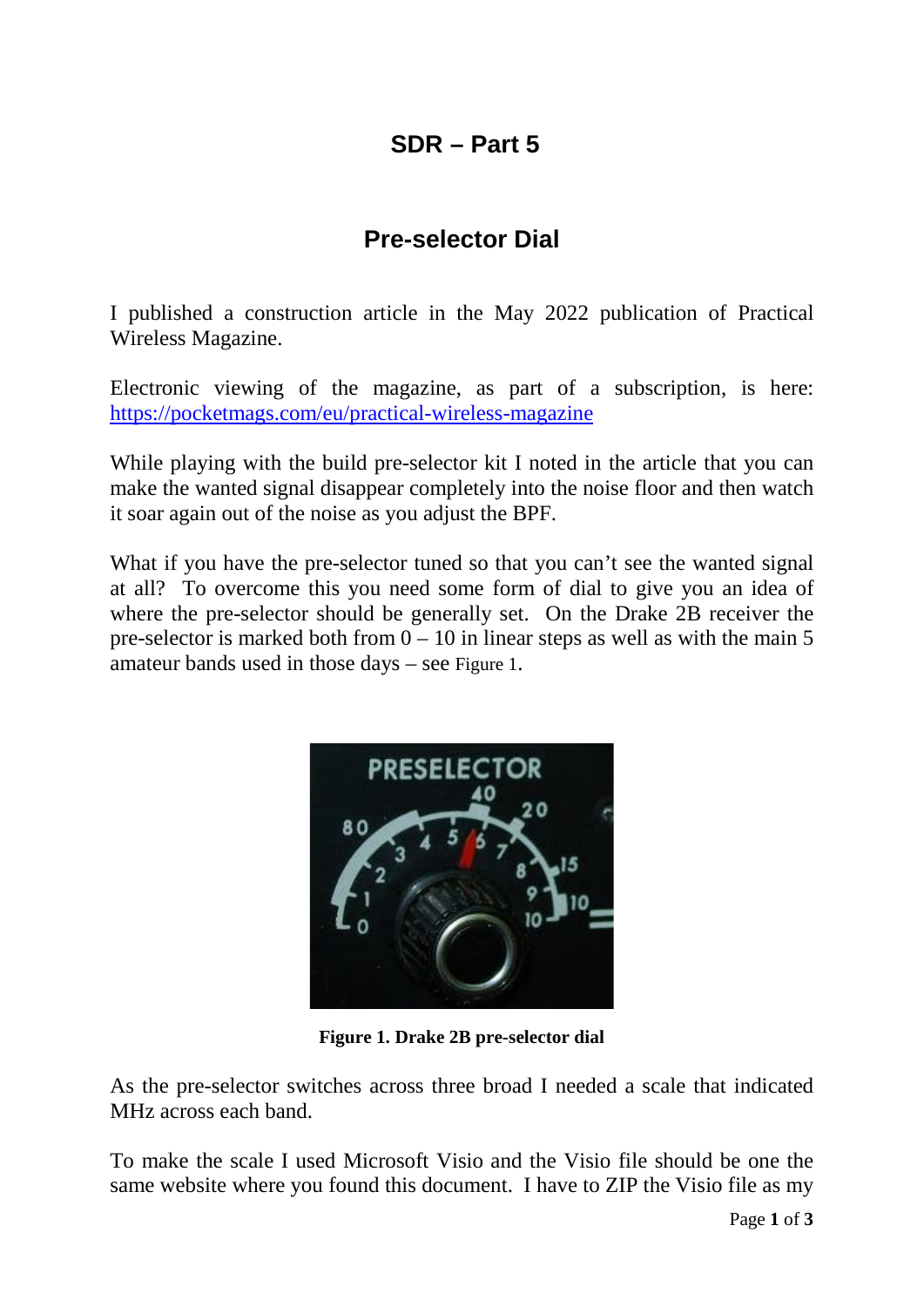website provider (WIX) does not allow files with strange filename extensions to be uploaded.

In the Visio file is one worksheet and you can see how I divided the dial up using drafting lines [\(Figure 2\)](#page-1-0) which was printed and then stuck in place on the panel. Then using a signal generator (HP 8647A) and watching the output of the QPD on HDSDR I could determine where the knob was pointing to and hand write the MHz onto it.

Then back to Visio to move the MHz across (using the drafting lines as reference), and then drew the green, blue and red arcs. Then printed off, stuck to the panel and checked.



**Figure 2. Developing the dial**

<span id="page-1-0"></span>Then as shown in [Figure 3](#page-2-0) I removed the drafting lines, changed the colours of the arcs and printed the final dial. The dial shown in figure 3 of the article has some funny colours as my printer needed new toner cartridges.